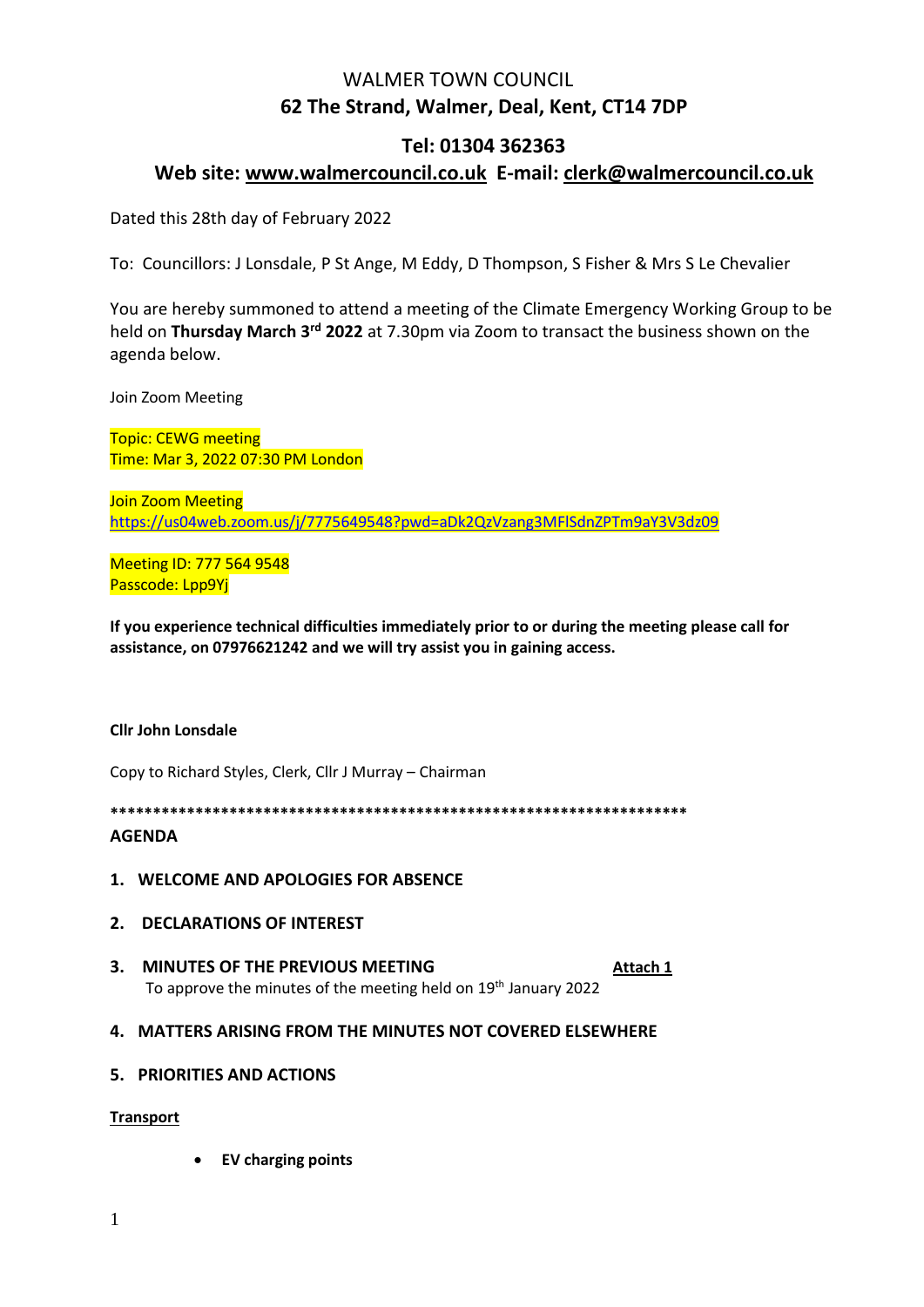To receive a verbal update from Cllr Lonsdale on the Canada Rd/ Rugby Club charge points installation.

#### • **Electric Buses/ potential Section 106 funds**

Following recent DDC meeting, see attached email received from Ashley Taylor, Planning Policy and Projects Manager, DDC. To discuss.

#### **Attach 2**

And the subsequent response from Clerk Richard Styles, also to discuss.

#### **Attach 3**

Also verbal report from Cllr Lonsdale on any response to recent email sent to Cllr Chris Vinson, Amanda Martin (DDC Climate Change and Energy Conservation Officer) and Martin Leggatt (DDC Head of Assets and Building Control)

### • **Cycle storage at Walmer Station:**

Cllr Lonsdale to update councillors on the successful application to the Cycle Rail Fund for secure cycle storage at the station.

### **Biodiversity**

## • **Biodiversity on DDC land:**

To discuss next steps, including land suggested at Dorset Gardens by Martin Leggatt (DDC Head of Assets and Building Control) for possible planting and management, following meeting pre-Xmas.

*"That DDC are minded to gift the triangular plot of land at the rear of Dorset Gardens, which was at one time allotments, to Walmer Town Council on the condition that WTC will create an environment there that enhances biodiversity and involves tree planting. Again we need to work out the mechanics that allow this to happen and I am anticipating that in exchange for the gift of land WTC will offer to cover the costs DDC incur by so doing."*

#### • **Free trees for residents –**

Cllrs Thompson and Fisher to report back on a local initiative which may prove a template for a WTC scheme, possibly from the East Kent Climate Action Group.

#### • **Beebombs for residents:**

Verbal update form Cllrs Eddy and Lonsdale on how the scheme is running now it's been full launched. Also any progress on Beebombs at York and Albany which was signed off at A&E.

## **62 The Strand, new WTC office**

A verbal update from Cllr Lonsdale following the Full Council meeting on March 2<sup>nd</sup> where it's on the agenda.

Also to discuss a report on the details and importance/ potential of this scheme written by Cllr Lonsdale, attached. This was sent to Full Council in February, but the item was deferred.

**Attach 4**